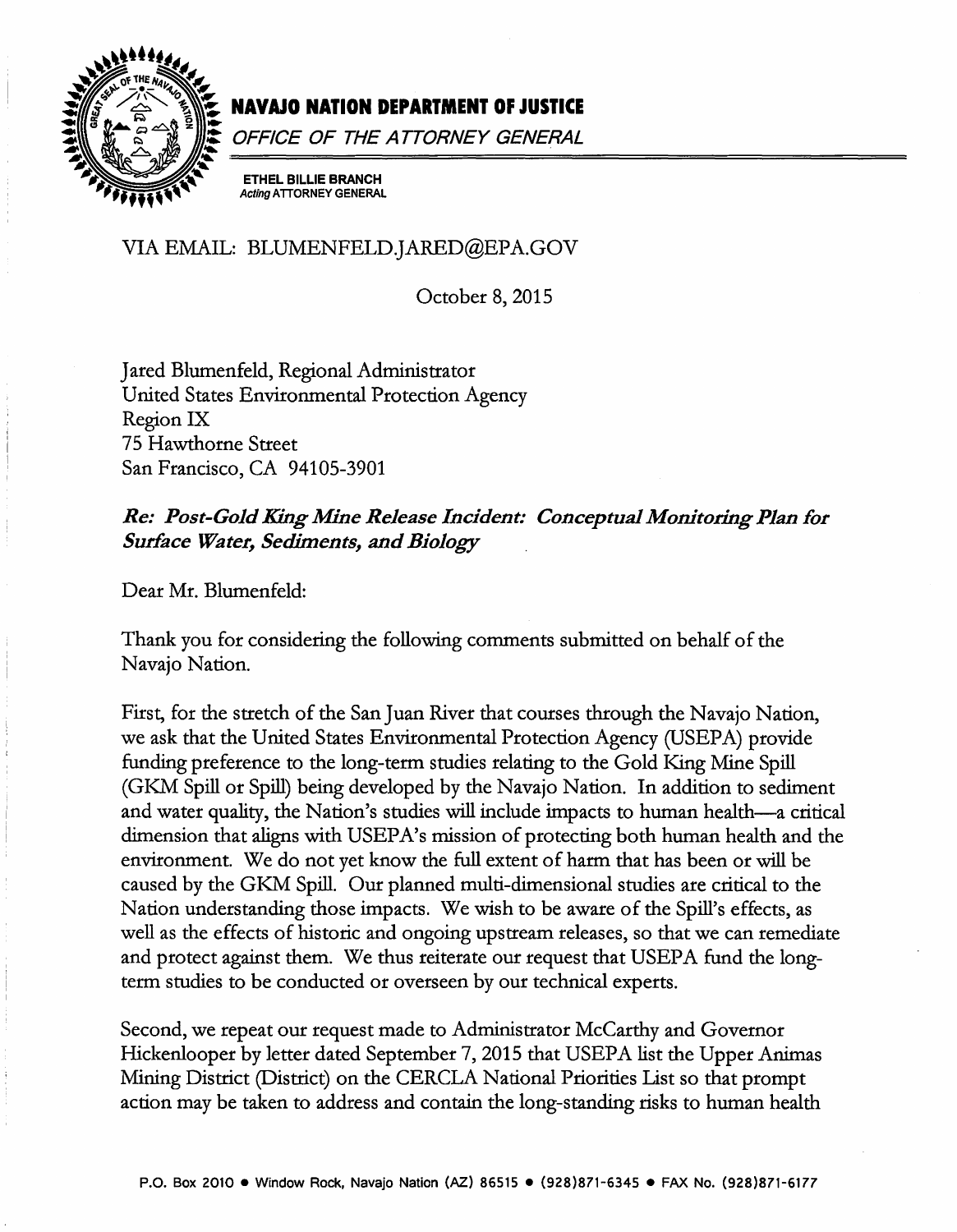Letter to Jared Blumenfeld *Re: Post-Gold King Mine Release Incident: Conceptual Monitoring Plan*  October 8, 2015 Page 2

and the environment posed by the historic mining and processing activities in the District. The "Post-Gold King Mine Release Incident: Conceptual Monitoring Plan for Surface Water, Sediments and Biology" (Conceptual Monitoring Plan) should be broadened in scope and designed to lay the groundwork for this process.

## The Conceptual Monitoring Plan is Inadequate in Scope

In current form, the Conceptual Monitoring Plan is inadequate in scope. It only contemplates monitoring the affected watershed for one year, it proposes an exceptionally narrow sampling and monitoring schedule, and it excludes important sampling sites that are critical to understanding the impacts of the Spill.

It is our understanding that global climate change is causing increasing variability in weather conditions, and that the recent drought in the southwestern United States may be related to these effects. Thus one year may not provide sufficient information to compare pre- and post-GKM Spill conditions, nor to assess the true character of the river system post-Spill. Additionally, one year will be inadequate to assess the impacts of ongoing mine drainage from the District. We therefore request a decadelong timeframe for the Conceptual Monitoring Plan.

Table 1 only proposes four sampling events for water column testing, three sampling events for sediment testing, one sampling event for benthos and fish tissue, two sampling events for biological community, and as few as two stormwater sampling events. Flow data will only be taken during sampling events. These few data points are inadequate to develop a pool of data sufficient to assess whether water and sediment quality trends at specific sampling sites are similar to trends observed before the GKM Spill. Samples should be taken during each season for each type of sample, and enough samples should be taken during each season (no less than once monthly) to provide data sufficient to isolate outliers and create a data pool that can provide assurances of representative test results. This can assist in identifying more heavily impacted sites, which may prompt additional focused study of those specific sites. At a minimum, sediment sampling of municipal, industrial and irrigation intakes should occur in the summer, and irrigation canals sediments should be sampled before irrigation and during irrigation. Irrigation canal water should be sampled during irrigation season.

We appreciate USEPA's attempt to compare pre- and post-GKM Spill data by taking future samples at locations where data has already been collected as described in Assessment Objective A. However, we challenge USEPA to expand its sampling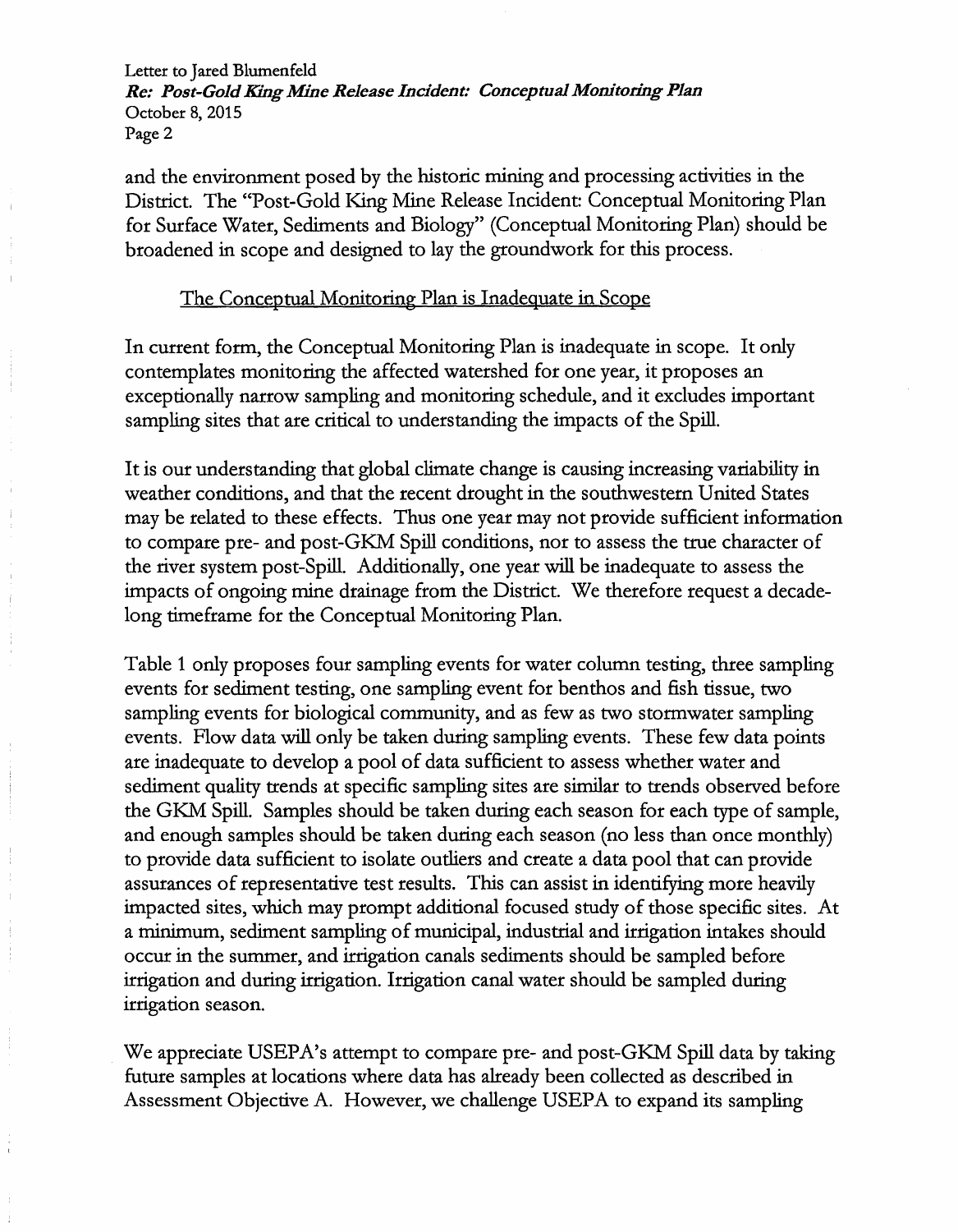Letter to Jared Blumenfeld *Re: Post-Gold King Mine Release Incident: Conceptual Monitoring Plan*  October 8, 2015 Page 3

locations beyond those sites to include locations where sediments released in the GKM Spill are most likely to settle, or are most likely to be disturbed. This will assist in identifying high-risk locations along the river system, and will assist in developing data to help identify the character of the river system post-GKM Spill. As USEPA has stated, we will be dealing with the effects of this Spill for decades, so the development of new data to track the changing character of the river system at its most telling locations will be critical in assisting communities in protecting themselves from future and ongoing toxic levels of heavy metals exposure, whether in sediment or in solution. We also challenge USEPA to develop pre-spill baseline data for new sampling sites to be studied. This can be done through the use of forensic sampling techniques, and is critical to advancing an understanding of how the Spill affected the new sampling sites. This too will assist in anticipating the effects of future spill events. For sampling sites listed in Table 2, we ask that USEPA include the Hogback Intake along the San Juan River. For all sites along the San Juan River we request that USEPA coordinate sampling locations with Navajo Nation EPA and U.S. Bureau of Reclamation.

## The Conceptual Monitoring Plan is Designed Around a Flawed Objective

The Conceptual Monitoring Plan objective to understand "whether typical conditions in this watershed are being maintained after the GKM release" is flawed because the "typical conditions" prior to the Gold King Mine Release were and are unacceptable. USEPA's goal should be to restore this watershed to pre-mining conditions, not pre-GKM Spill conditions. While "Section II, Context" states that "conditions in many areas of this watershed [pre-GKM Spill] are not pristine nor free of impairment," that is not a free pass for USEPA to avoid taking responsibility for restoring the watershed to safe and healthy conditions. The devastating GKM Spill was not the first incident of its kind, and it is unlikely to be the last. Downstream users have a right to the downflow of water that meets their applicable water quality standards. USEPA should fulfill its mission to protect human health and the environment in the San Juan River Basin, just as it seeks to do so elsewhere.

Accordingly, a study of the watershed should not only assess the impacts of the singular GI<M Spill release, but should also evaluate the likelihood of future releases from the District and the surrounding area, as well as the impact of the ongoing acid mine drainage from the historic mining and processing sites in the area. Sampling and analysis of continued contamination from the many sources in the District would assist in this analysis, as would a robust study of the Animas River conditions upstream from these mining impacts.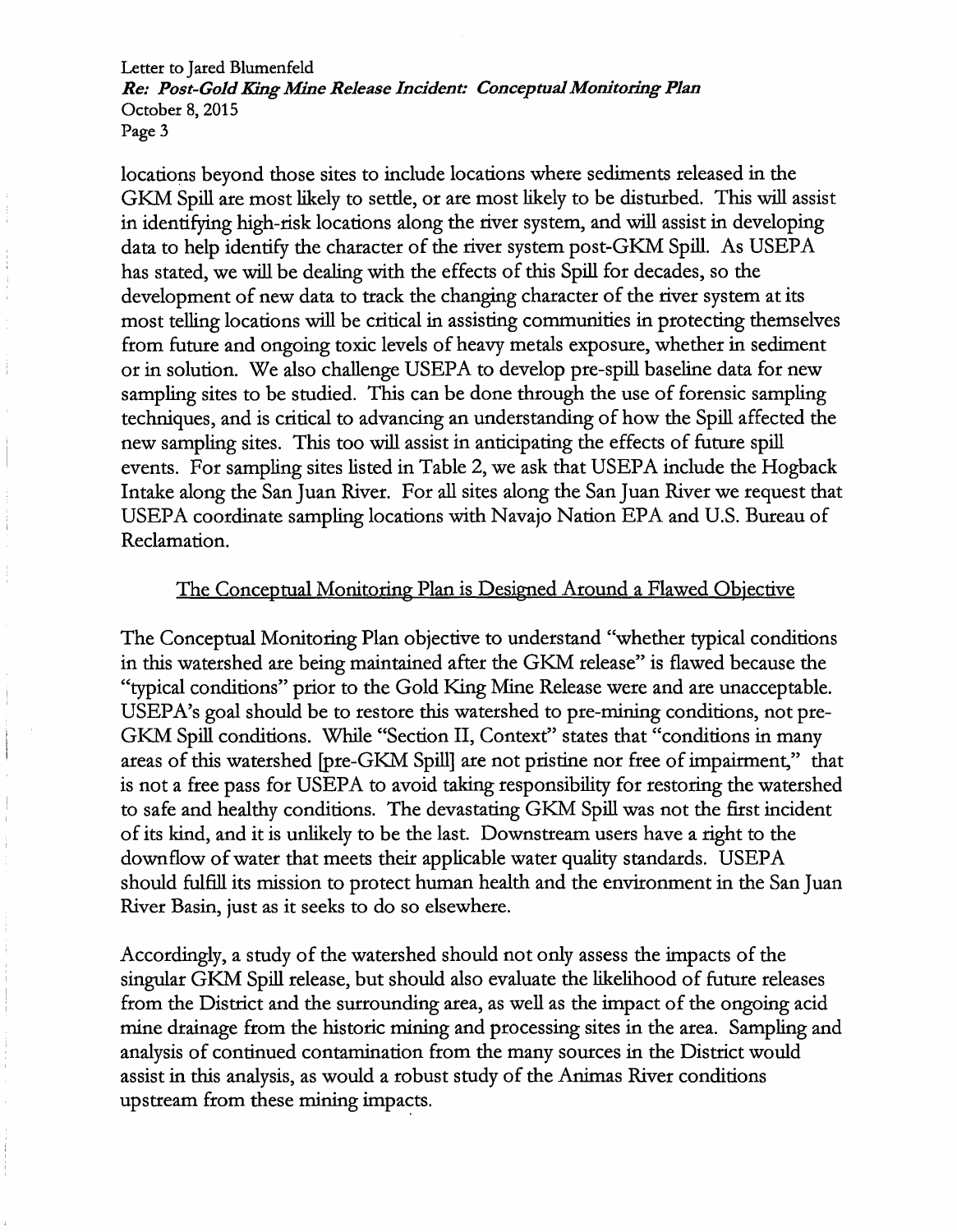Letter to Jared Blumenfeld *Re: Post-GoldKing Mine Release Incident: Conceptual Monitoring Plan*  October 8, 2015 Page 4

## Additional Comments

The Conceptual Monitoring Plan seeks to study the conditions of biological communities, including fish. We ask that native fish species be included in the scope of this study.

Please find attached additional line-by-line comments from the Nation's Division of Natural Resources.

Thank you again for the opportunity to comment. We look forward to working with you to strengthen the Conceptual Monitoring Plan.

Very truly yours,

 $\searrow$ 

Ethel Branch, Attorney General

Enclosures

Cc: Michael Montgomery, Acting Director of Water Division, Region IX, USEPA GKM Monitoring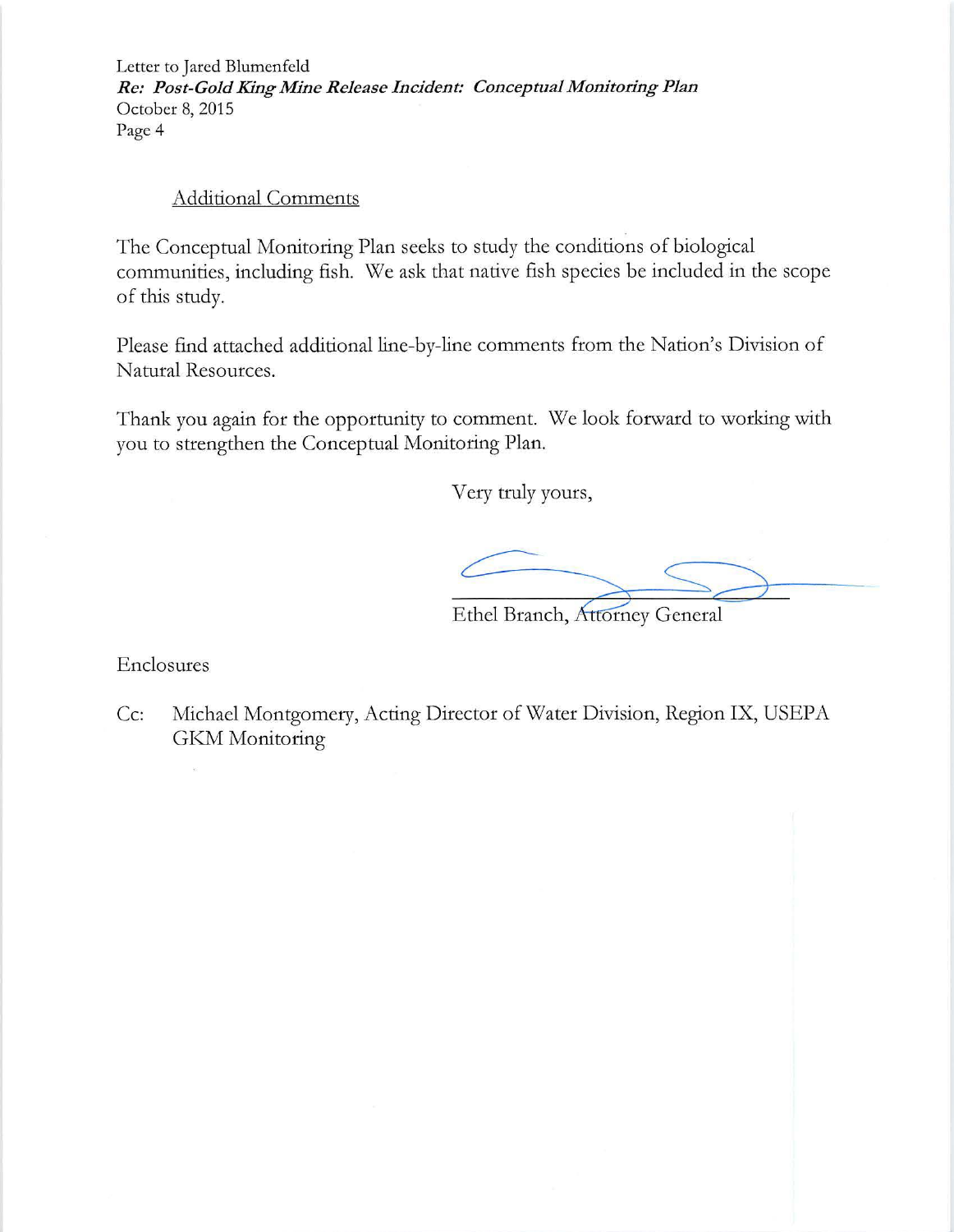Comments on DRAFT Post-Gold King Mine Release Incident Conceptual Monitoring Plan For Surface Water, Sediments and Biology- NDWR-WMB, October 8, 2015

Page 2: "Currently, sampling of drinking water wells is not included in this plan. Recognizing continued interest, EPA is taking comment and input on whether further action is needed on private wells. The EPA would like stakeholder input on the frequency, duration, location and scientific basis for continuing sampling of private wells."

## *Comment: The EPA should have a plan* to *address or assist drinking water wells. The regularly scheduled sampling schedule for drinking water wells may not be sufficient to assess potential impacts.*

Page 2: "This monitoring and associated assessment will not constitute characterization for the Clean Water Act (CWA) Section 303{d) and 305{b) assessment determinations or site assessment/remedial investigation purposes under the Comprehensive Environmental Response, Compensation and Liability Act {CERCLA); however, these data may support such efforts."

*Comment: The monitoring plan should identify what data gaps exist to fulfill these purposes so the entities may supplement the monitoring effort and data acquisition to meet the criteria for Clean Water Act {CWA) Section 303{d) and 305(b) assessment determinations or site assessment/remedial investigation purposes under the Comprehensive Environmental Response, Compensation and Liability Act {CERCLA).* 

Page 4: "Due to the discrepancy of available pre-release and historic data and potential challenges faced by downstream states in assessing pre-release/historic trends with postrelease conditions, two objectives for this study are proposed: Objective A: Identify changes in surface water or sediment quality trends since the GKM Release Incident in Cement Creek, Animas River, and the San Juan River by comparing post-release data against pre-release or historic trends. Only data that meet the requirements of Objective A, in that pre-release and post-release comparisons can be made, will be used to assess the changes since the GKM Release Incident. Objective B: Assess only current conditions of Cement Creek, Animas River, San Juan River, and Lake Powell where historic or pre-release data are absent or limited. Data solely collected to meet Objective B will not be sufficient in assessing the changes since the GKM Release Incident without additional information."

*Comment: Will there be an assessment of the responses by all agencies from the time of the* spill to the generation of this monitoring plan as well as the objectives/results of those *responses?*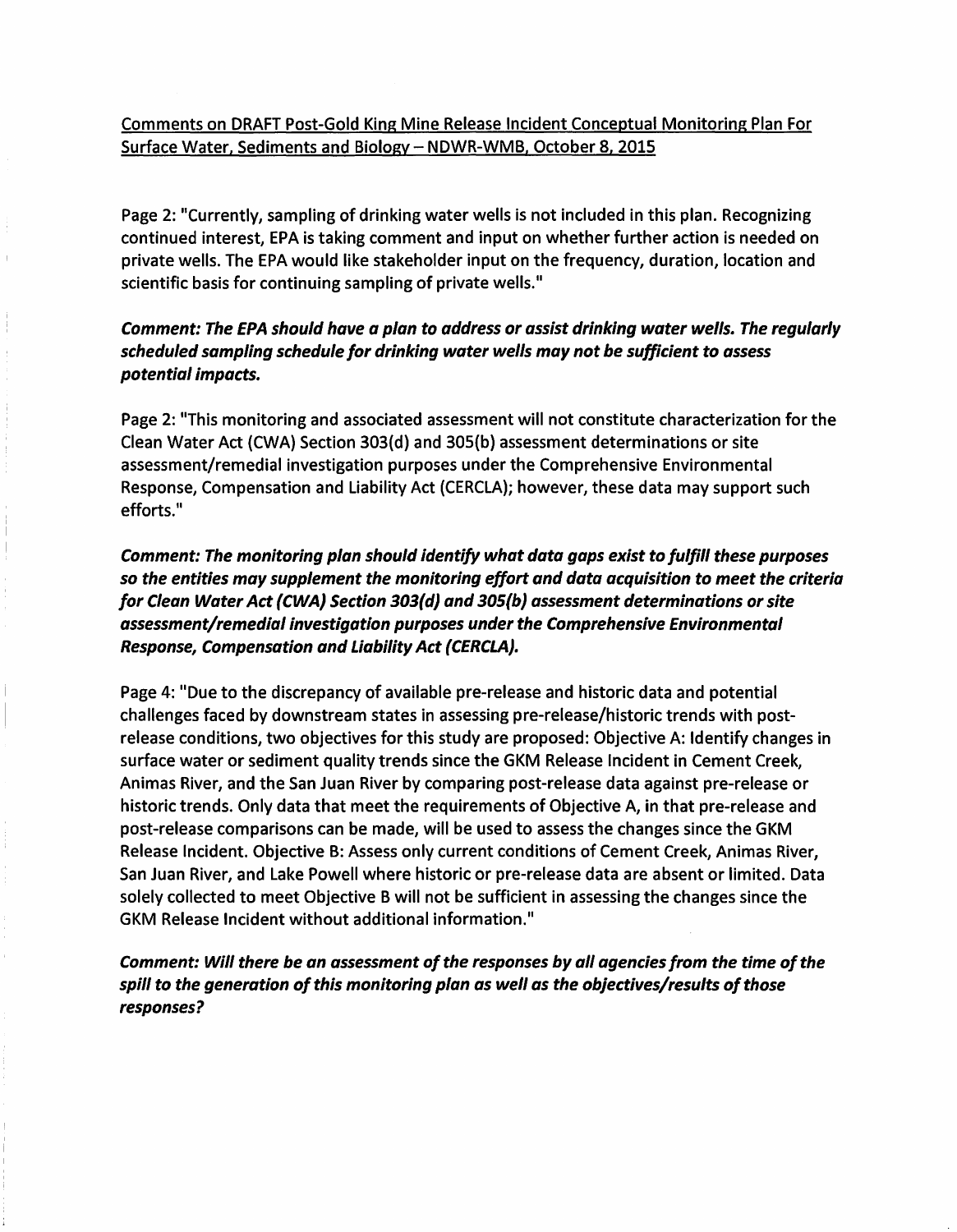

THE NAVAJO NATION RUSSELL BEGAYE ERE STREAMENT AND NON-

September 7, 2015

Gina McCarthy, Administrator United States Environmental Protection Agency Office of the Administrator, Mail Code:  $1101\Lambda$ 1200 Pennsylvania Avenue, N.W. Washington, DC 20460

John W. Hickcnlooper, Governor State of Colorado 200 E. Colfax Ave., #136 Denver, CO 80203

## Re: Request to Place Upper Animas Mining District on National Priorities List

Dear Administrator McCarthy and Governor Hickenlooper:

\Ve request your attention to the important and urgent matter of protecting the Navajo Nation from upstream threats of contamination coming from the 140-square-mile Upper Animas Mining District (District). <sup>1</sup>Specifically, we request that you immediately place the District on the CERCL1\ National Priorities I.ist (NPL) so that prompt action may be taken to address and contain the long-standing risks to human health and the environment posed by the historic mining and processing activities in the District. As the Gold King Mine (GKM) spill demonstrated, the District and its over 300 abandoned hard rock mines<sup>2</sup> pose a looming threat to us downstream communities, and it is a threat that is far beyond the control of the local community. It is well past time for the United States Environmental Protection Agency (EPA) to step in and remediate the site in a meaningful manner to protect downstream communities. The first step in that process is to list the Upper Animas Mining District on the NPL. This will provide the much needed funding and technical assistance to responsibly address the threats posed by the District.

On August 5, 2015, the EPA and other potentially responsible parties caused millions of gallons of acid mine drainage-containing toxic substances such as aluminum. lead, zinc, arsenic, cadmium, manganese, iron, vanadium, and copper--- to spill from the Gold King Mine outside of Silverton, Colorado into Cement Creek, which flows into the Animas River and ultimately reaches the San Juan River. In a flash the GKM spill illuminated the significant risk that District mines

<sup>&</sup>lt;sup>1</sup> http://www2.epa.gov/region8/upper-animas-mining-district

 $2\overline{Id}$ .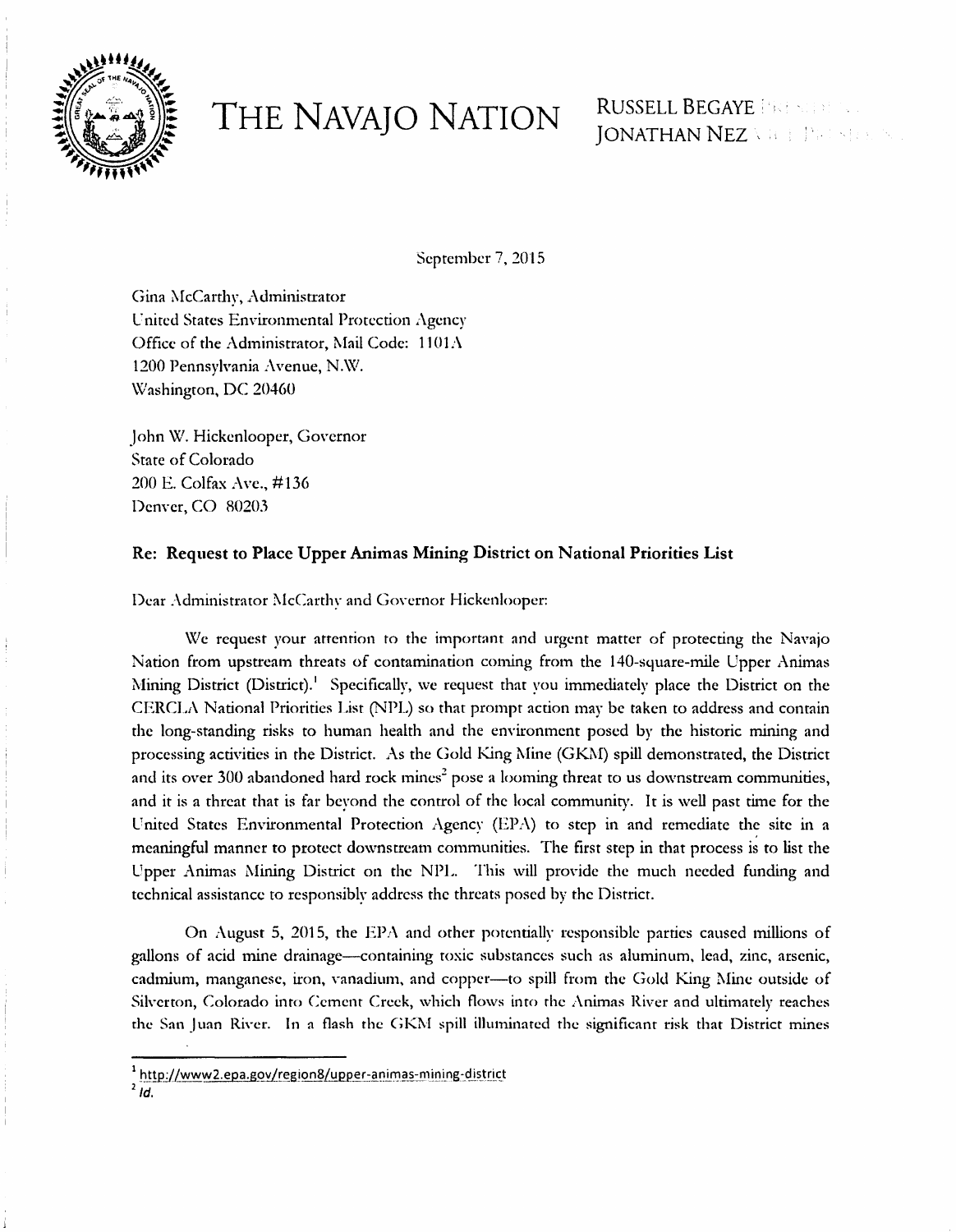Letter to: Administrator McCarthy and Governor Hickenlooper

#### Re: Request to Place Upper Animas Mining District on National Priorities List

Date: September 7, 2015

#### Page 2

present to the people, animals, culture, ecosystem and economy of the Four Corners region. Despite the very real and significant risk posed by the District, it is not currently NPL-listcd. The current system of management of the hazardous substances in the District does not protect the people or the environment of the rest of the Four Corners region. The health and well-being of the region should be of primary importance to the EPA. The time has come for the Upper Animas Mining District to be given NPL status.

In the 1990s, "EPA and the Colorado Department of Public Health and Environment (CDPHE) conducted a Supcrfund Site Assessment of the [District)."·' The assessment concluded "that water quality standards were not achieved" in the District<sup>1</sup>-which includes private, federal, and state lands, and the town of Silverton<sup>5</sup>—and identified the District's "severe impacts to aquatic life in the Upper Animas and its tributaries."<sup>6</sup> Despite the serious harm being caused by the District, EPA postponed listing the District on the NPL because the local community asked for a "community-based collaborative effort" that would allow local cleanup and mitigation efforts to proceed "as long as progress was being made to improve the water quality of the Animas River."<sup>7</sup> In 2005, the "water quality ha[d] declined significantly" in the area despite the combined efforts of the local community and EPA.<sup>8</sup>

In 2008, EPA performed another NPL assessment, this time on the Upper Cement Creek alone, and the study again confirmed "that the area would qualify for inclusion" on the NPL." Despite the carve-out of Silverton from the area of study and the additional confirmation that the GKM area should be listed on the NPL, "EPA [again] postponed efforts to include the area on the National Priorities List," "after receiving additional community input."<sup>10</sup> Yet the City of Durango, the Southern Ute Indian Tribe, the State of New Mexico, the Navajo Nation, the Ute Mountain Ute Tribe, the State of Utah, and the State of Arizona are all downstream interested parties whose input matters with respect to toxic releases and the threat thereof from GKM and the District. Our input and concerns should matter to you as you contemplate listing the District on the NPL.

The chemicals found in the District pose significant human health risk, such as cardiovascular, respiratory, gastrointestinal and reproductive systems. One early post-incident report from the EPA indicated that "arsenic levels in the Durango area of the Animas River were, at their

 $10$  Id.

<sup>&</sup>lt;sup>3</sup> http://www2.epa.gov/sites/production/files/2015-

<sup>08/</sup>documents/goldkingminewatershedfactsheetbackground.pdf at 2.  $4/d$ .

 $^{5}$  http://www2.epa.gov/region8/upper-animas-mining-district.

<sup>&</sup>lt;sup>6</sup> http://www2.epa.gov/sites/production/files/2015

<sup>08/</sup>documents/goldkingminewatershedfactsheetbackground.pdf at 2.  $\frac{7}{1}$  Id.

 $8/d$ .

 $9$  Id.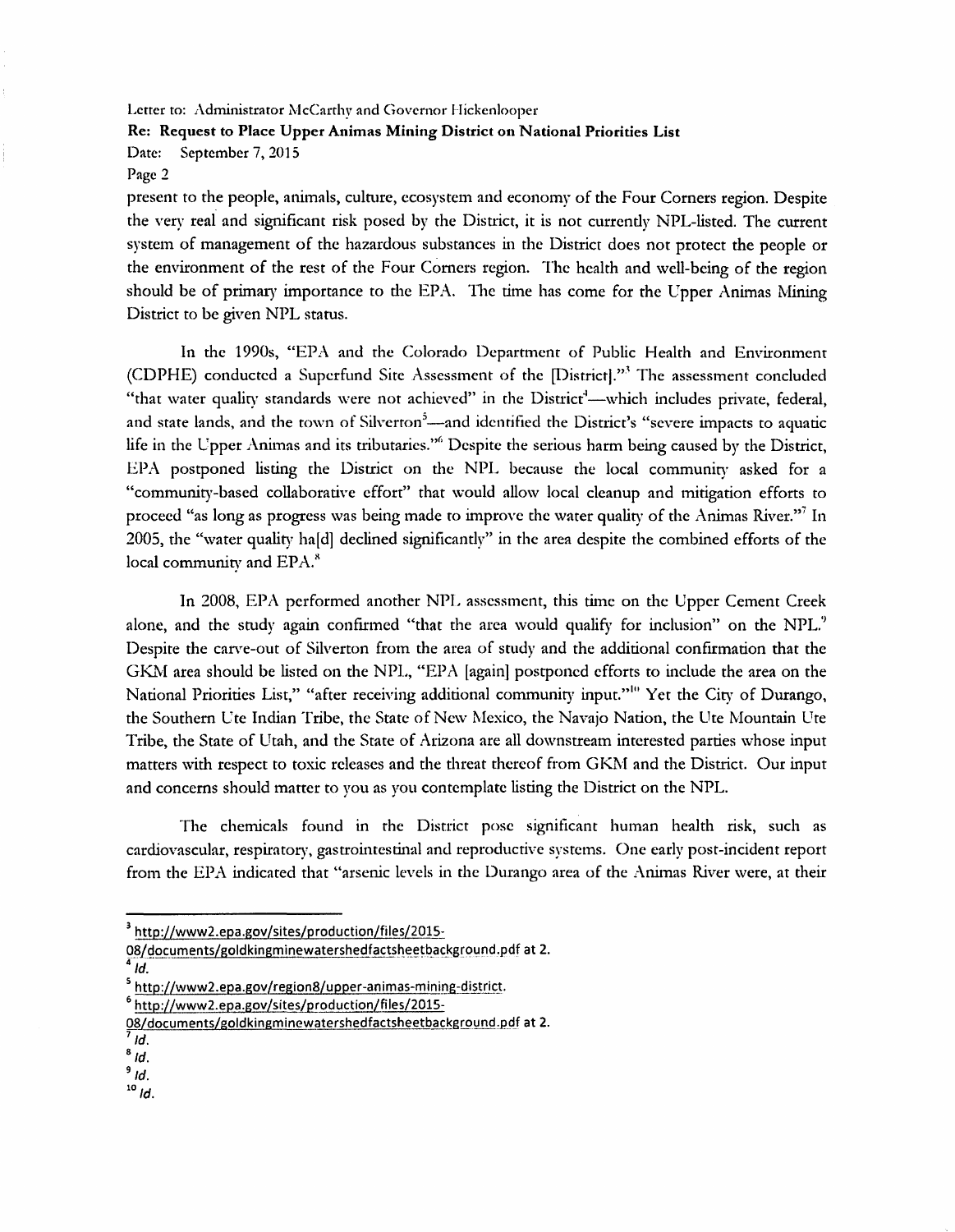Letter to: Administrator McCarthy and Governor Hickenlooper

#### Re: Request to Place Upper Animas Mining District on National Priorities List

Date: September 7, 2015

#### Page 3

peak, 300 times the normal level, and lead was 3,500 times the normal level."<sup>11</sup> Another report of EPA data indicated that "lead was found below Silverton's 14th Street bridge at more than 200 times higher than the acute exposure limit for aquatic life, and 3,580 times higher than federal standards for human drinking water. Levels of arsenic were more than 24 times the exposure limit for fish and 823 times the level for human ingestion. Cadmium was found at more than six times the aquatic limit, 33 times that for humans."<sup>12</sup>

The GK.M spill in the Animas and San Juan rivers has imposed an unmitigated crisis upon the Navajo Nation. Coursing through 215 miles of the Navajo Nation, the San Juan River is a critical water source and significant spiritual icon for the Navajo Nation. EPA's determination that they "do not anticipate adverse health effects from exposure to the metals detected in the river"<sup>13</sup> is premature because "[t]he effects of lead may not be seen right away or may not be noticed for many years," $14$  and is indeed contradictory to the EPA's statements to the Navajo Nation made immediately after the spill that we will be dealing with these effects "for decades."<sup>15</sup> The Navajo Nation is gravely concerned with the spill's yet unknown impacts to river sediment and adjacent waterways, and is especially concerned about the ongoing releases from the District that U.S. Geological Survey measures to be at a rate of 610 gallons per minute.<sup>16</sup> Due to the long-term risk that these chemicals present, as well as the continued significant releases coming from the GKM and the District, estimated to now exceed a total release of over 27 million gallons, an NPL listing is well warranted.

The threats posed by the District are felt by the many people connected to the District through the San Juan River watershed, a significant singular surface water supply to the Four Comers region. As one of the impacted jurisdictions, the Navajo Nation's impacts are felt most significantly by our farmers and ranchers, and our traditional people. Many Navajo people rely on the San Juan River to sustain life through irrigating our fanned goods and watering our livestock. Our families then consume these fruits of their labor. The San Juan River also sustains our culture by watering the many unique species of Navajo corn plants that are critical to our prayers and ceremonies. Our traditions and culture are also kept alive by our San Juan River valley farmers' growing of heirloom Navajo fruits and vegetables from seed strains steadily refined by our people since time immemorial. The River is also an important male deity to our people. Its contamination by the GKM has been a significant spiritual blow.

 $^{11}$  http://www.usatoday.com/story/news/2015/08/09/navajo-nation-epa-spill/31384515/

 $12 ~$ http://m.startribune.com/nation/321518301.html

<sup>&</sup>lt;sup>13</sup> http://www2.epa.gov/goldkingmine/frequent-questions-related-gold-king-mine-response EPA frequently asked questions

<sup>&</sup>lt;sup>14</sup> http://www.atsdr.cdc.gov/csem/lead/docs/lead\_patient-education.pdf at 1.

<sup>15</sup> Telephone Call with Joan Card, Senior Policy Advisor for USEPA Region 8, and Shaun McGrath, Administrator for USEPA Region 8 (Aug. 7, 2015).

<sup>&</sup>lt;sup>16</sup> http://fox6now.com/2015/08/13/gold-king-mine-owner-i-foresaw-disaster-before-epa-spill-into-animas-riverin-colorado/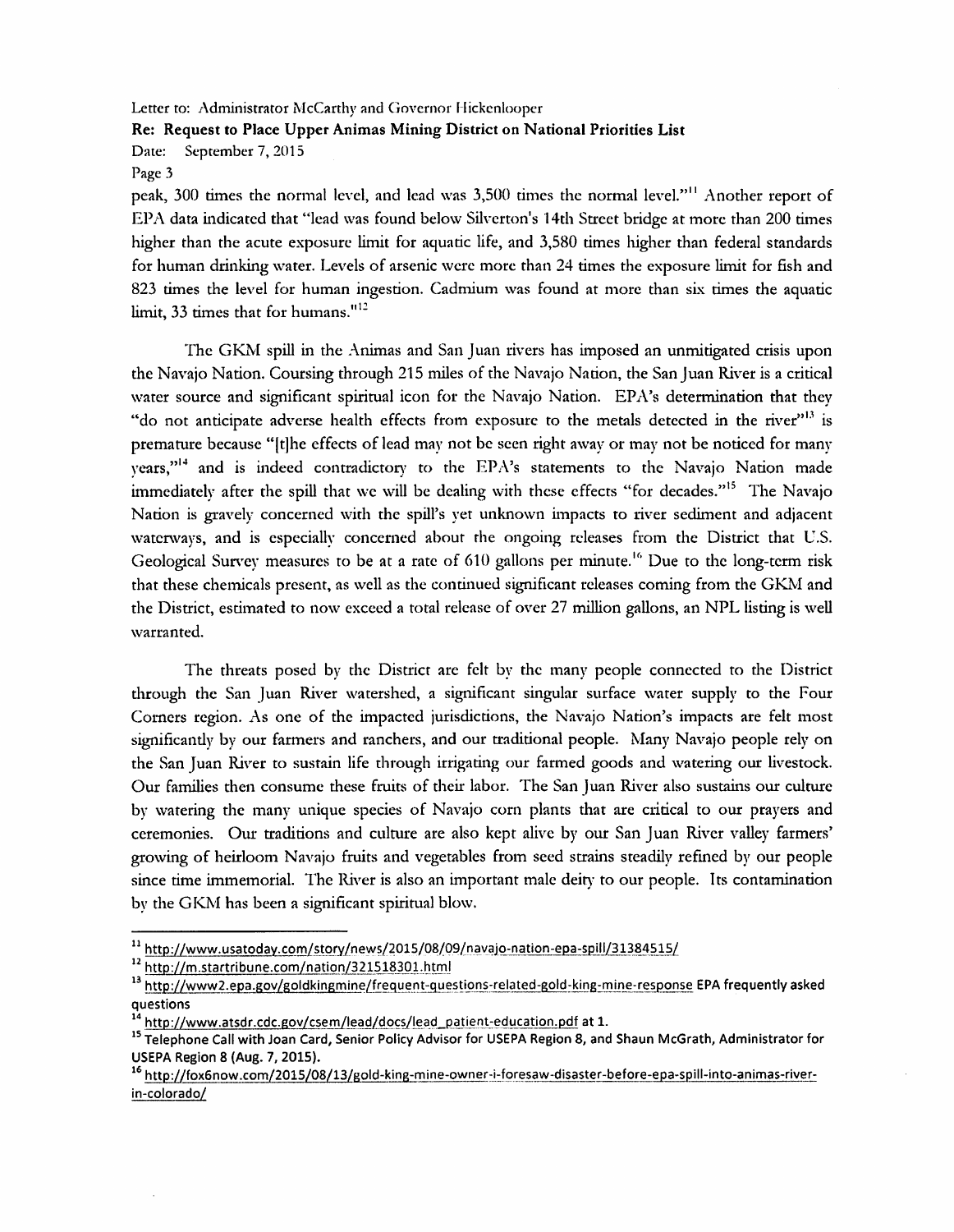Letter to: Administrator McCarthy and Governor Hickenlooper Re: Request to Place Upper Animas Mining District on National Priorities List Date: September 7, 2015

Page 4

Contamination of the River is also a blow to our economy. The Nation faces a daunting unemployment rate of 42 percent.<sup> $17$ </sup> Yet along the San Juan River, many of our people are able to make a life for themselves and support their families through farming and ranching. According to the 2012 Census of Agriculture there arc approximately 1,500 farms in the Shiprock Agency alone. 1be Bureau of Indian Affairs estimates that there are about 1,175 grazing permit holders in the region. Many of our farmers create additional economic value for themselves by carefully growing profitable organic crops. Some of our ranchers produce grass-fed and organic beef product. Their livelihoods have been significantly disrupted by the GKM spill.

The River has always been of the upmost import to our people. Indeed, when our leaders negotiated our release from internment by the federal government at Fort Sumner in the Treaty of 1868, they were certain to include the San Juan River and its adjacent rich farmlands within our Nation's boundary. The reliance of our people on the River and the significance of the River to our people cannot be overstated.

The waste from the mines in the Upper Animas Mining District is also harmful to wildlife found in the Animas River below Cement Creek. In April, EPA released a *Draft Baseline Ecological Risk Assessment Upper Animas Mining District*, which documented the harmful impacts from the combination of mining and naturally occurring hazardous substances.<sup>18</sup> Among the various wildlife that are impacted, the report found that "|m]etals concentrations in the Animas River below Mineral Creek have eliminated virtually all fish down to Elk Creek and all cutthroat and rainbow trout down to Cascade Creek, where only a small community of brook and brown trout exist."<sup>19</sup> Further, the study found "that the benrhic invertebrate community is impaired in most sections of the Animas River, Cement Creek and Mineral Creek."<sup>20</sup> The Upper Animas Mining District is causing portions of the Animas River to be uninhabitable for certain wildlife-and the generally negative impacts on wildlife are even broader. The Upper Animas Mining District should be a candidate for listing on the NPL due to its impacts on wildlife alone.

The danger of a spill in the Upper Animas Mining District will continue to exist under the current management scheme, and the spill on August 5 was not an isolated incident. In fact, there were two previous releases of hazardous mine waste from the area in 1975 and 1978. In 1975, "50,000 tons of heavy-metal-loaded tailings" were dumped into the Animas River.<sup>21</sup> And in 1978, "500 million gallons" of water contaminated \vith "tailings and sludge" spilled into the Animas

<sup>17</sup> http://navajobusiness.com/fastFacts/Overview.htm

<sup>18</sup> http://www2.epa.gov/sites/production/files/2015-06/documents/upper-animas-bera-fact-sheet-april-2015.pdf

at 1<br> $\frac{19}{19}$  *ld.* at 2.

 $^{20}$  *Id.* 

<sup>&</sup>lt;sup>21</sup> http://www2.epa.gov/sites/production/files/2015-

<sup>08/</sup>documents/goldking minewatershedfactsheet background.pdf at 1.